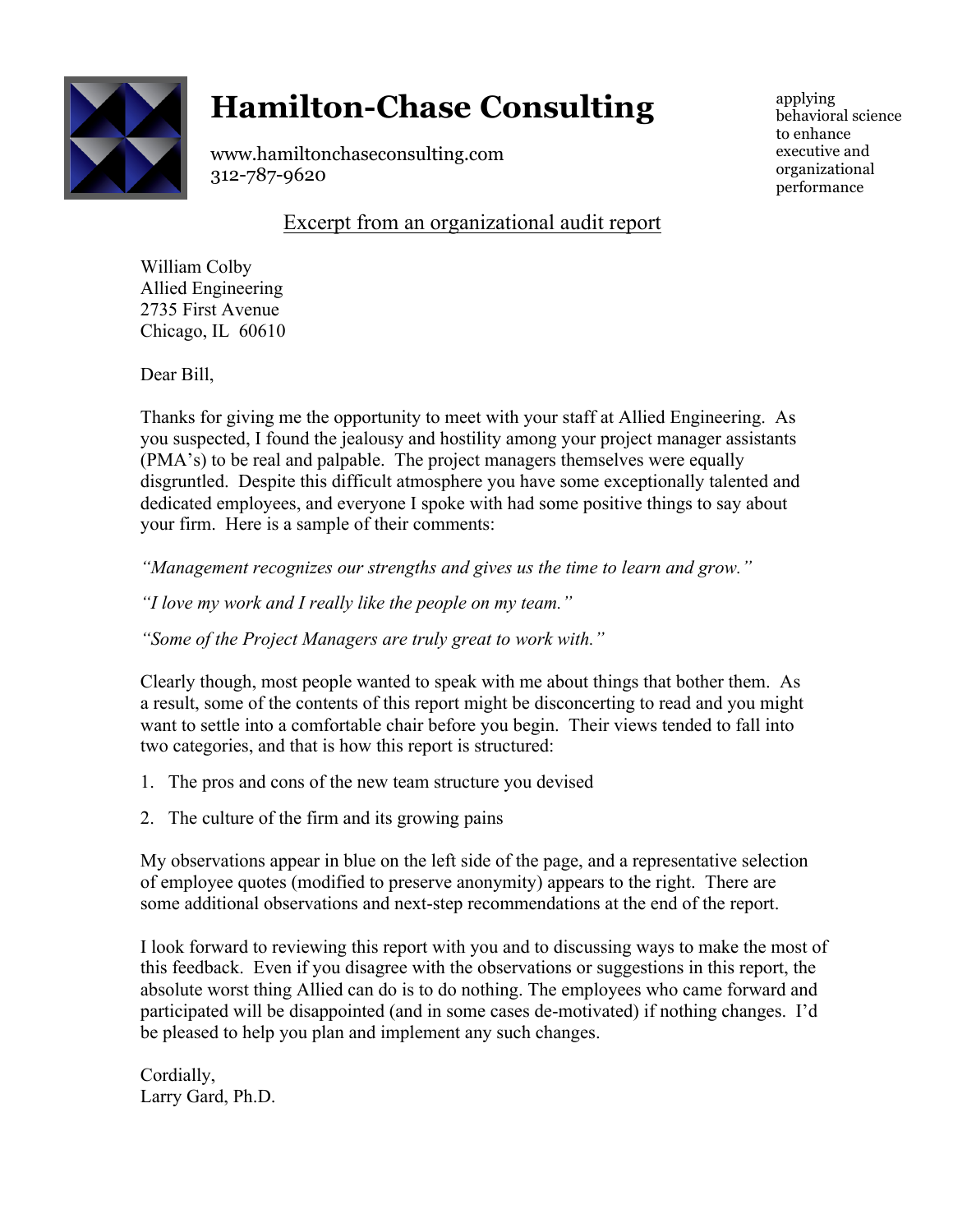## **The Firm-wide Culture/ Growing Pains**

#### *My Observations*

*Many people were concerned about losing their job if they spoke up about matters that bother them. Many don't trust that confidential information will stay that way. There is a sense that having respect for one another is no longer a core value at the firm. Some are highly skeptical that things will improve.* 

*When the firm was smaller, it might have seemed natural to share information in much the same way as a family might do. With your rapid growth, an enhanced level of privacy and confidentiality is in order. Similarly when the firm was smaller it was natural to joke around with one another. As you've grown, folks have become less comfortable with the same style of kidding around; they still enjoy playful banter but they don't like anything that gets too personal. My advice is to keep it friendly without being overly familiar.* 

*Several individuals questioned the rationale and the fairness behind some of the promotions that have occurred, and the pay disparities among staff. They don't understand why some people advanced (in position and pay) and others didn't. It leaves them wondering about the overall plan for growth at Allied Engineering and where they fit within that plan. More than one person asked "What direction is Bill taking us? If we're all in this together, where are we going?" They're also asking in effect, "if we're supposed to be moving toward a goal, why reward those who are content to stay put?" Bill, let's talk about how you can give them some clarification.*

#### Representative Quotes from Staff

"I'm not comfortable sharing things because it seems that confidential information doesn't always stay that way."

"Even the leaders of the firm always aren't as discrete as they ought to be about personal information."

"I always feel on edge. You just don't feel secure here. If you mess up it will be held against you for months. We can't be productive if we're scared."

"There's an overall shortage of respect for one another here, and on the flip side people can be disrespectful and get away with it."

"It would be helpful if PM's would acknowledge PMA's for their accomplishments as often as they criticize them for their mistakes."

"There's a culture of distrust and fear. Many people are afraid of Bill and they worry they'll lose their job if they complain about anything."

"There's a lot of jealousy around here, mostly among the PMA's. Some of it (but not all) is between the long-timers versus the new folks."

"Mutual respect and courtesy needs to be manifest at the corporate level, not just at the individual level. Management can't just be respectful to our face; they also have to demonstrate zero-tolerance for disrespect when they see it or hear about it among the staff."

"Firing and disciplining people should never be done in public. It's disrespectful and unprofessional."

"It seems like pay, responsibility and promotion are not accurately linked to performance, and there's no clear guideline about how to advance our career. Some fairly inexperienced people got promoted here and it leaves the rest of us scratching our heads about what we need to do in order to be promoted too."

"If you screw up, Bill will hold it against you until someone *else* messes up."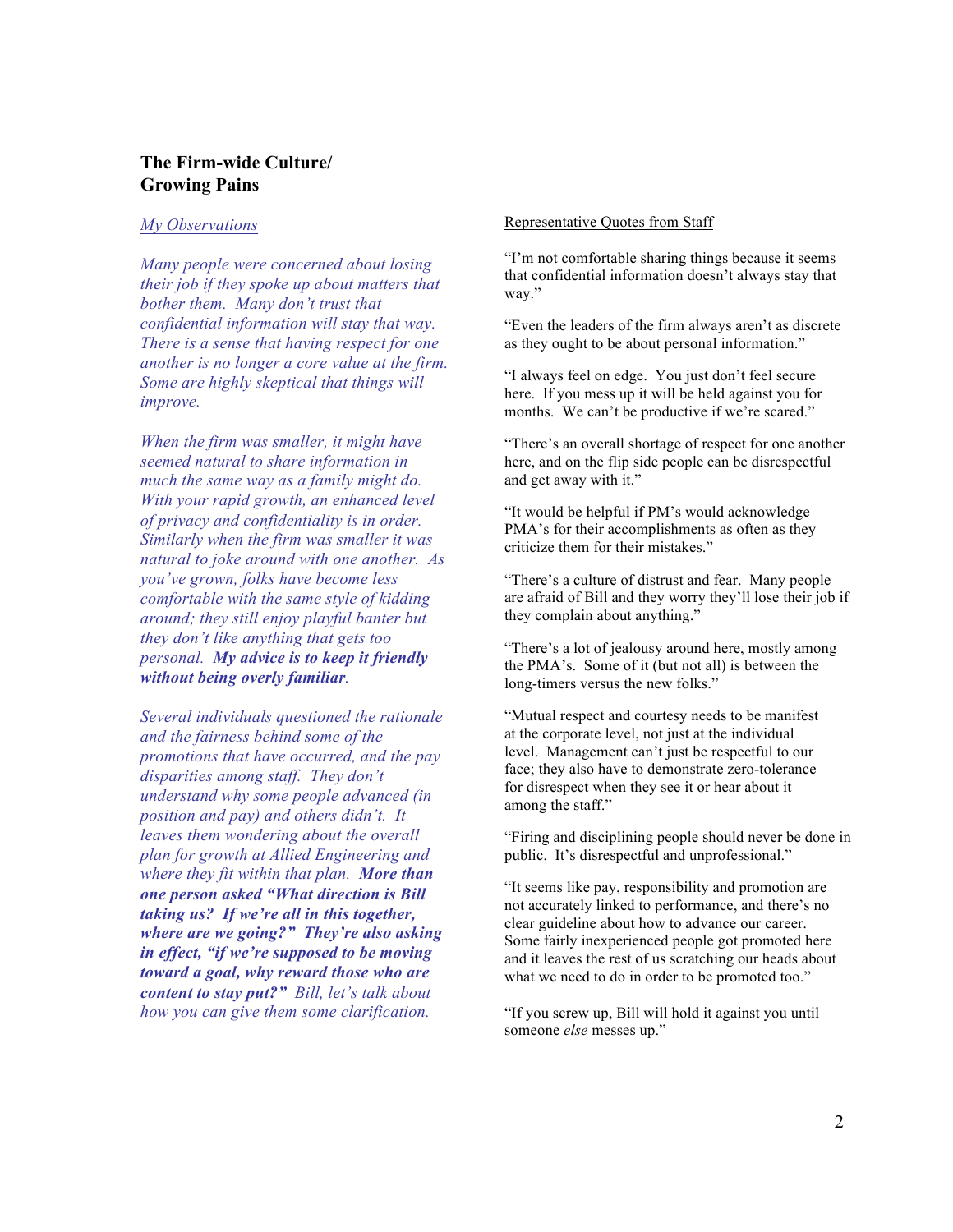## **The Firm-wide Culture/ Growing Pains** (continued)

#### *My Observations*

*There is widespread concern about how policies are developed and communicated. More than one person commented that new policies are announced by impersonal email with little explanation. The staff feels like management has little or no interest in getting their input before policies are formulated. In short, they resent what they perceive to be a "command and control" style of management. As Allied Engineering grows, this issue has the potential to become a major problem unless you make some modest adjustments to your management and leadership styles.* 

*Specifically, folks are asking for more transparency and consistency with regard to how decisions are made, how procedures are developed, and how policies are implemented and enforced.* 

*The staff also feels a sense of distance from Bill. Although they understand that he can't be involved the same way he was when Allied was small, they still want a strong sense of connection to him as their leader. They want to know what's important to Bill, that he values their opinions, and that they have a role in the company's future. Right now, for many, the predominant sense of connection they feel with Bill is that they're afraid of him.*

#### Representative Quotes from Staff

"It's starting to feel like decisions are being made by Bill and Jason without any input from those of us who will be affected, and then we get an e-mail telling us how things will be."

"The PMA's are publicly compared to one another. I've heard management say "why can't you be like so-and-so" or "why can't you do it the way so-andso does." This isn't constructive criticism and it ends up fostering jealousy."

"Bill has always been a take-charge kind of guy who likes to be in control of things. That style worked great when we were smaller, but now I'm not so sure. It's good that he has Jason to help him but it still feels like command-and-control, and that strategy might not be ideal in a growing firm."

"It feels like the bigger the firm gets, the less access we have to Bill and the more micromanaged we are. And yet despite the scrutiny, some PM's will disappear and say they're going to a client site but we know that's not where they are."

"There are an awful lot of secrets around here. There are a lot of closed-door meetings and people are told *don't tell so-and-so*."

"The bonus structure seems unclear, inconsistent, and it changes without notice."

"Things have changed. It used to be that a good job was always acknowledged. Now the only thing that's noticed is when you make a mistake."

"It would be helpful to have occasional companywide meetings in which Bill got up and addressed all of us. It would be nice to hear important information directly from him."

"The men gossip as much if not more than the women. They just don't *call* it gossiping."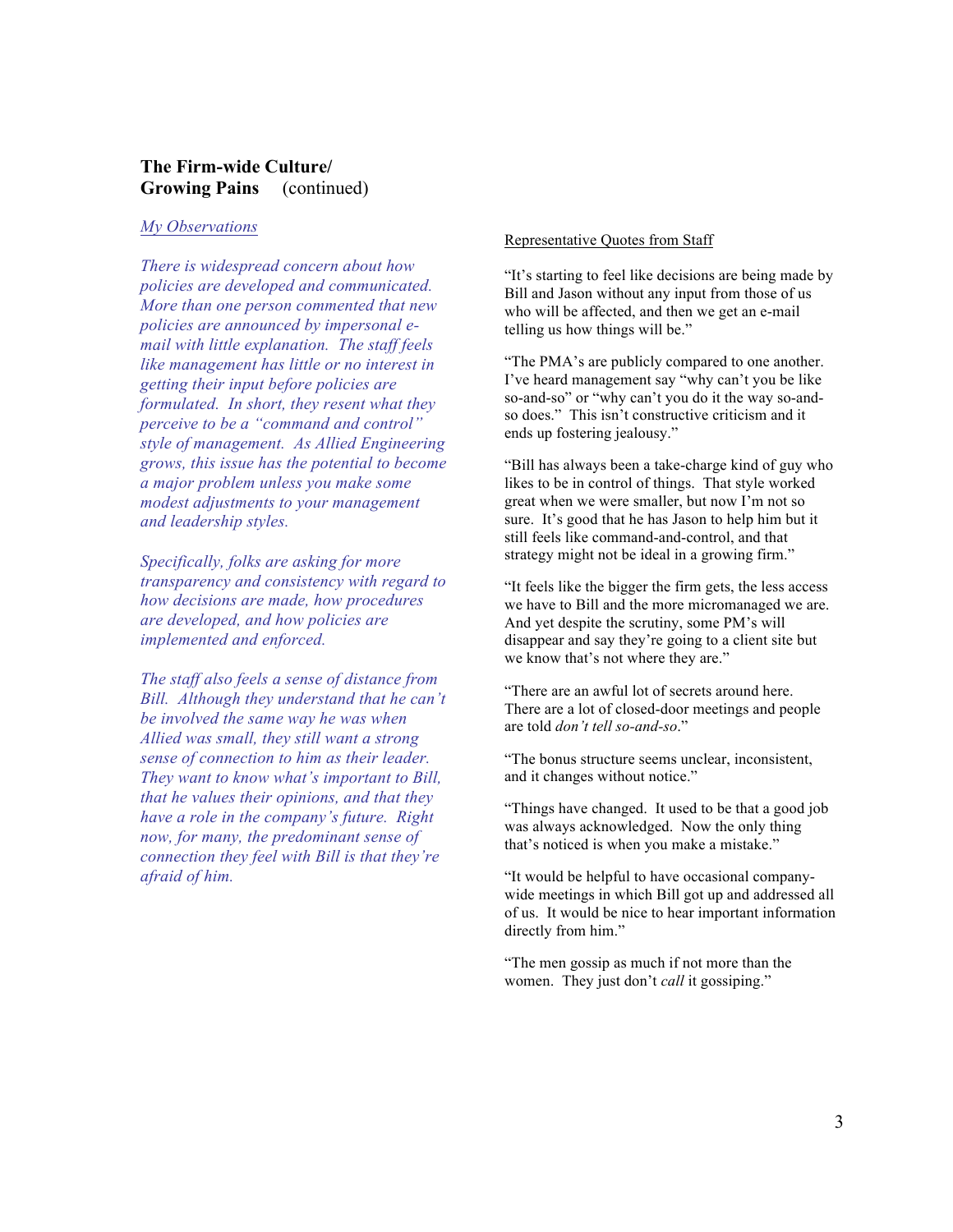# **NEXT STEP RECOMMENDATIONS**

# **Growing Pains/Cultural Issues**

As the firm grows, staff needs to develop formal and informal standards for how to treat one another, and they need direction from the top. They want Allied Engineering to retain a friendly atmosphere, but they also want it to feel more professional and less personal. This is a difficult challenge because everyone's standards are different, but it's clear that people want to move in a significantly more professional direction, so that means everyone needs to exercise much more caution and sensitivity when casually interacting.

The staff (at all levels) is also asking for a different type of relationship with you as their leader. Bill, they don't like being afraid of you; they don't believe that their input is welcome; they question whether you are consistent, fair, and impartial; and they don't fully understand what your vision is for the company. Some interim suggestions:

- Regularly and consistently talk about the direction you want your people and the firm to move in. Provide staff at all levels with clear information about what kind of place you want Allied Engineering to be, what it takes to advance one's career here, and give them frequent, honest, and accurate feedback about their progress.
- **•** Identify the top three issues raised in this report that you'd like to address further with your staff. Let's develop a plan for how you can open a constructive dialogue with them so that they know you take their feedback seriously.
- § You should continue to send clear, unambiguous messages that you hold everyone – not just PMA's - accountable for following Standard Operating Procedures. The PMA's are being put in an awkward situation. Do you want them spending valuable time continually fixing mistakes made by careless and indifferent PM's or worse yet, covering up a team's performance problems? The VP's and PM's need to shoulder the responsibility for their own mistakes and for their team's performance.
- You can't hold your top people accountable unless you're getting an accurate picture of what's taking place on the teams. Yet your culture is one in which people seem disinclined to share information openly, they're afraid to admit mistakes, and they're unlikely to take responsibility for performance problems. Bill, think about ways that as the firm's leader, you can help bring about a cultural shift. The most important message you can send by word and by deed: "Allied can learn as much if not more from mistakes than we can from success, and people shouldn't be afraid to be honest about performance difficulties."